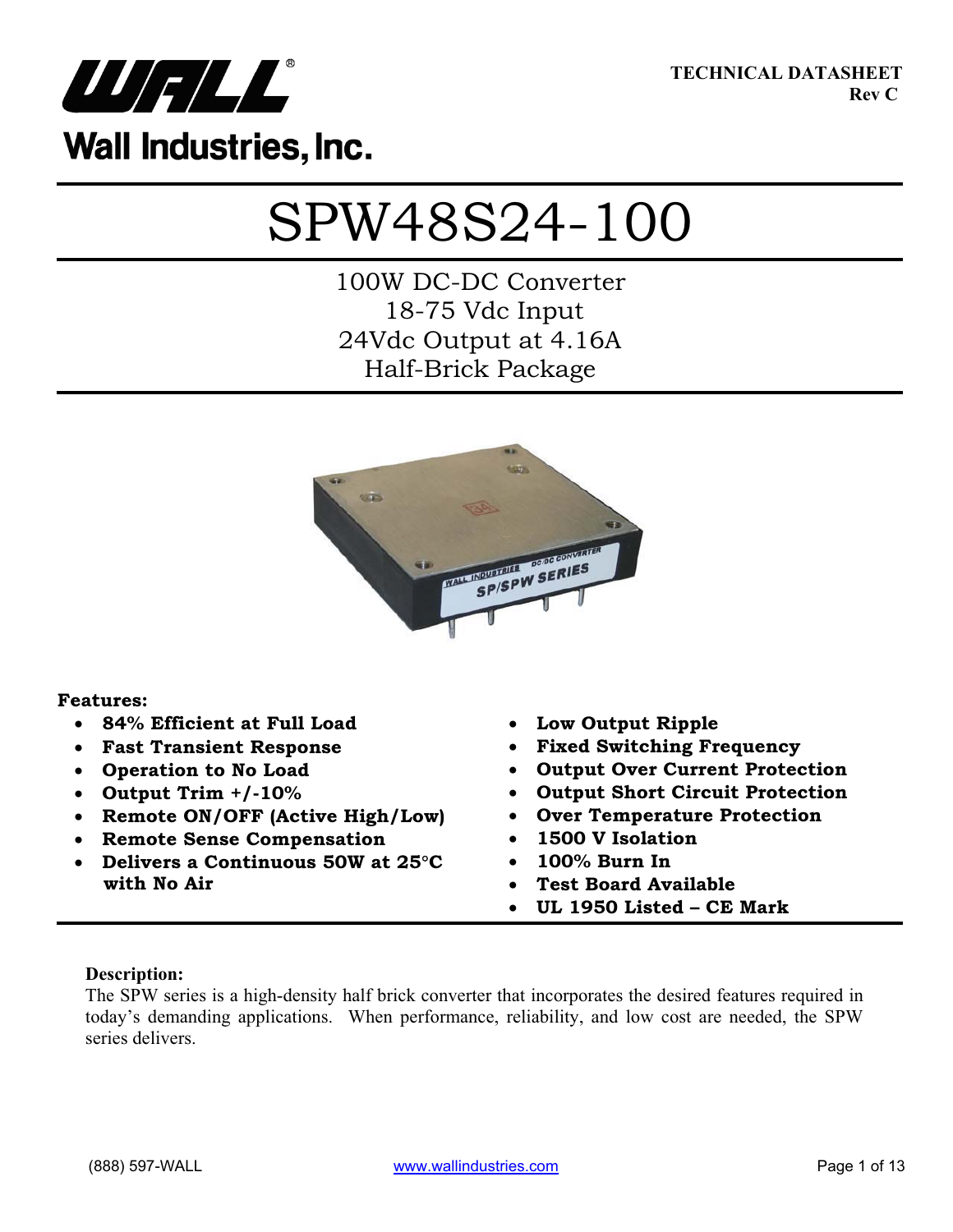**Rev <sup>C</sup> SPW48S24-100**

| <b>Technical Specifications</b>                                                                                                                                                                  | <b>Model No. SPW48S24-100</b>                                                            |                          |                          |                          |                     |  |  |
|--------------------------------------------------------------------------------------------------------------------------------------------------------------------------------------------------|------------------------------------------------------------------------------------------|--------------------------|--------------------------|--------------------------|---------------------|--|--|
| All specifications are based on 25°C, Nominal Input Voltage and Maximum Output Current unless otherwise noted.<br>We reserve the right to change specifications based on technological advances. |                                                                                          |                          |                          |                          |                     |  |  |
| <b>SPECIFICATION</b>                                                                                                                                                                             | <b>Related condition</b>                                                                 | Min                      | <b>Nom</b>               | <b>Max</b>               | Unit                |  |  |
| <b>Switching Frequency</b>                                                                                                                                                                       |                                                                                          | $\overline{\phantom{0}}$ | 350                      | $\overline{\phantom{a}}$ | KHZ                 |  |  |
| <b>INPUT</b> $(V_{in})$                                                                                                                                                                          |                                                                                          |                          |                          |                          |                     |  |  |
| <b>Operating Voltage Range</b>                                                                                                                                                                   |                                                                                          | 18                       | 48                       | 75                       | Vdc                 |  |  |
| UVLO Turn On at                                                                                                                                                                                  |                                                                                          | 16.5                     | 17                       | 17.5                     | Vdc                 |  |  |
| UVLO Turn Off at                                                                                                                                                                                 |                                                                                          | 15.5                     | 16                       | 17                       | Vdc                 |  |  |
| <b>UVLO</b> Hysterisis                                                                                                                                                                           |                                                                                          | $\overline{\phantom{a}}$ | $\mathbf{1}$             | $\overline{\phantom{a}}$ | Vdc                 |  |  |
| Maximum Input Current (Graph 3)                                                                                                                                                                  | Low Line                                                                                 | $\blacksquare$           | 7.0                      | $\overline{\phantom{a}}$ | A                   |  |  |
| No Load Input Current (Graph 5)                                                                                                                                                                  | No Load                                                                                  | $\overline{\phantom{a}}$ | 0.060                    | $\Box$                   | $\mathbf{A}$        |  |  |
| Input Current under "Remote Off" (Graph 6)                                                                                                                                                       |                                                                                          | $\overline{\phantom{a}}$ | 1                        | $\overline{\phantom{a}}$ | mA                  |  |  |
| Reflected Ripple Current (Photo 2, Fig. 4)                                                                                                                                                       | With L-C filter as shown in Fig. 4.                                                      |                          | 20                       | $\overline{\phantom{a}}$ | mA                  |  |  |
| Input Surge Voltage                                                                                                                                                                              | $100 \text{ mS}$                                                                         | $\overline{\phantom{a}}$ | $\mathbf{r}$             | 100                      | Vdc                 |  |  |
| EFFICIENCY (Graph 1)                                                                                                                                                                             | $Io=4.16A$                                                                               |                          | 84                       | $\overline{\phantom{a}}$ | $\frac{0}{0}$       |  |  |
| <b>OUTPUT</b> $(V_0)$                                                                                                                                                                            |                                                                                          |                          |                          |                          |                     |  |  |
|                                                                                                                                                                                                  |                                                                                          | 23.76                    |                          | 24.24                    | Vdc                 |  |  |
| Voltage Set Point                                                                                                                                                                                | $\pm$ Sense shorted to $\pm$ Vout                                                        | $-1\%$                   | 24.0                     | $+1\%$                   | $\frac{0}{0}$       |  |  |
|                                                                                                                                                                                                  |                                                                                          | 21.6                     |                          | 26.4                     |                     |  |  |
| Voltage Adjustment (Table 1)                                                                                                                                                                     | Max Output limited to 100W                                                               | $-10%$                   | 5.0                      | $+10%$                   | Vdc                 |  |  |
| Load Regulation                                                                                                                                                                                  | $\pm$ Sense shorted to $\pm$ Vout                                                        | $\blacksquare$           | 0.05                     | 0.1                      | $\frac{0}{0}$       |  |  |
| Line Regulation                                                                                                                                                                                  | $\pm$ Sense shorted to $\pm$ Vout                                                        | $\overline{\phantom{a}}$ | 0.05                     | 0.1                      | $\%$                |  |  |
| Temperature Drift                                                                                                                                                                                |                                                                                          | $\overline{\phantom{a}}$ | 0.01                     | 0.02                     | $\%$ / $^{\circ}$ C |  |  |
| Remote Sense Compensation                                                                                                                                                                        | Max Output limited to 100W                                                               |                          |                          | 0.5                      | Vdc                 |  |  |
|                                                                                                                                                                                                  | (as measured at the converter output pins)                                               |                          |                          |                          |                     |  |  |
| Ripple (Photo 8)                                                                                                                                                                                 | 0.1uF Ceramic & 10uF Tantalum                                                            | $\overline{\phantom{a}}$ | 40                       | 360                      | mV p-p              |  |  |
| Spikes (Photo 8)                                                                                                                                                                                 | 0.1uF Ceramic & 10uF Tantalum                                                            |                          | 40                       | 360                      | $mV p-p$            |  |  |
| Current                                                                                                                                                                                          |                                                                                          | $\mathbf{0}$             | $\overline{\phantom{a}}$ | 4.167                    | А                   |  |  |
| Current Limit                                                                                                                                                                                    | Power Limited-Dependent upon SENSE<br>compensation and TRIM adjustment                   | $\overline{a}$           | 5.83                     | $\overline{\phantom{a}}$ | A                   |  |  |
| Over Voltage Limit                                                                                                                                                                               |                                                                                          | 28.5                     | 30                       | 31.5                     | Vdc                 |  |  |
| <b>DYNAMIC RESPONSE</b>                                                                                                                                                                          |                                                                                          |                          |                          |                          |                     |  |  |
| Load step $/\Delta V$ (Photo 7)                                                                                                                                                                  | 50% to 100% Io                                                                           | $\overline{\phantom{a}}$ | 400                      | $\overline{\phantom{a}}$ | mV                  |  |  |
| Recovery Time (Photo 7)                                                                                                                                                                          | Recovery to within 1% Nominal Vout                                                       |                          | 0.1                      | $\overline{\phantom{a}}$ | mS                  |  |  |
| Turn On Delay (Photo 5)                                                                                                                                                                          | From Vin (min) to Vout (nom)                                                             | $\overline{\phantom{a}}$ | 250                      | $\overline{\phantom{a}}$ | mS                  |  |  |
| Turn On Overshoot (Photo 3,5)                                                                                                                                                                    | <b>Full Load Resistive</b>                                                               |                          | 0.0                      |                          | $\frac{0}{0}$       |  |  |
| Hold Up Time (Photo 4,6)                                                                                                                                                                         | From Vin (min) to VULVO_Turn_Off                                                         | $\mathbf{0}$             |                          |                          | mS                  |  |  |
| <b>REMOTE ON/OFF</b>                                                                                                                                                                             | Active High (standard) or Active Low (Add an 'R' to the end of the PN ie: SPW48S24-100R) |                          |                          |                          |                     |  |  |
| Remote ON - Active High                                                                                                                                                                          | Min High to Enable                                                                       | 2.5                      |                          |                          | Vdc                 |  |  |
| Remote OFF - Active High                                                                                                                                                                         | Max Low to Disable                                                                       |                          |                          | 1.3                      | Vdc                 |  |  |
| Remote ON/OFF pin Floating - Active High                                                                                                                                                         | Over Operating Voltage Range                                                             | 2.0                      | $\overline{\phantom{a}}$ | 6.3                      | Vdc                 |  |  |
| $I_{ON/OFF}$ Sink to pull low – Active High                                                                                                                                                      | $V_{ON/OFF}$ =0V, Vin=75V                                                                |                          |                          | 1.0                      | mA                  |  |  |
| Remote ON - Active Low                                                                                                                                                                           | Max Low to Enable                                                                        | $\overline{\phantom{a}}$ | $\overline{\phantom{a}}$ | 0.8                      | Vdc                 |  |  |
| Remote OFF - Active Low                                                                                                                                                                          | Min High to Disable                                                                      | 2.0                      |                          | $\overline{\phantom{a}}$ | Vdc                 |  |  |
| Remote ON/OFF pin Floating - Active Low                                                                                                                                                          | Over Operating Voltage Range                                                             | 3.0                      | $\overline{\phantom{a}}$ | 5.4                      |                     |  |  |
| $I_{ON/OFF}$ Sink to pull low – Active Low                                                                                                                                                       | $V_{ON/OFF}$ =0V, Vin=75V                                                                |                          |                          | $\mathbf{1}$             | mA                  |  |  |
| I <sub>ON/OFF</sub> Source to drive high - Active High or Low                                                                                                                                    |                                                                                          | $\blacksquare$           | $\blacksquare$           | $\blacksquare$           | mA                  |  |  |
| Turn On Delay $-$ ( <i>Photo 3</i> )                                                                                                                                                             | Enabled                                                                                  |                          | 240                      | $\overline{\phantom{a}}$ | mS                  |  |  |
| Turn Off Delay $-$ (Photo 4)                                                                                                                                                                     | Disabled                                                                                 | $\overline{\phantom{a}}$ | $\overline{\phantom{a}}$ | 10                       | uS                  |  |  |
| <b>ISOLATION</b>                                                                                                                                                                                 |                                                                                          |                          |                          |                          |                     |  |  |
| Input-Output                                                                                                                                                                                     | 1 minute                                                                                 | 1500                     | $\overline{\phantom{a}}$ | $\overline{\phantom{a}}$ | Vdc                 |  |  |
| <b>Isolation Resistance</b>                                                                                                                                                                      |                                                                                          | 10                       |                          |                          | $G\Omega$           |  |  |
| <b>Isolation Capacitance</b>                                                                                                                                                                     |                                                                                          | $\overline{\phantom{a}}$ | 2200                     | $\overline{a}$           | pF                  |  |  |
| <b>THERMAL</b>                                                                                                                                                                                   |                                                                                          |                          |                          |                          |                     |  |  |
| Ambient (Graph 2)                                                                                                                                                                                | Max. Ambient limited by Derating Curves (Graph 2)                                        | $-40$                    | 25                       | Graph 2                  | $\rm ^{o}C$         |  |  |
| Over Temperature Protection                                                                                                                                                                      |                                                                                          |                          | 110                      |                          | $^0C$               |  |  |
| Storage Temperature                                                                                                                                                                              |                                                                                          | $-55$                    | $\Box$                   | 125                      | $\rm ^{o}C$         |  |  |
| <b>MTBF</b>                                                                                                                                                                                      | Calculated Using Bellcore TR-332 Method 1 case 3                                         |                          | 2,485,707                |                          | Hours               |  |  |
| <b>MECHANICAL</b>                                                                                                                                                                                |                                                                                          |                          | 100                      | See Figure 1             |                     |  |  |
| Weight                                                                                                                                                                                           |                                                                                          | $\blacksquare$           |                          |                          | g                   |  |  |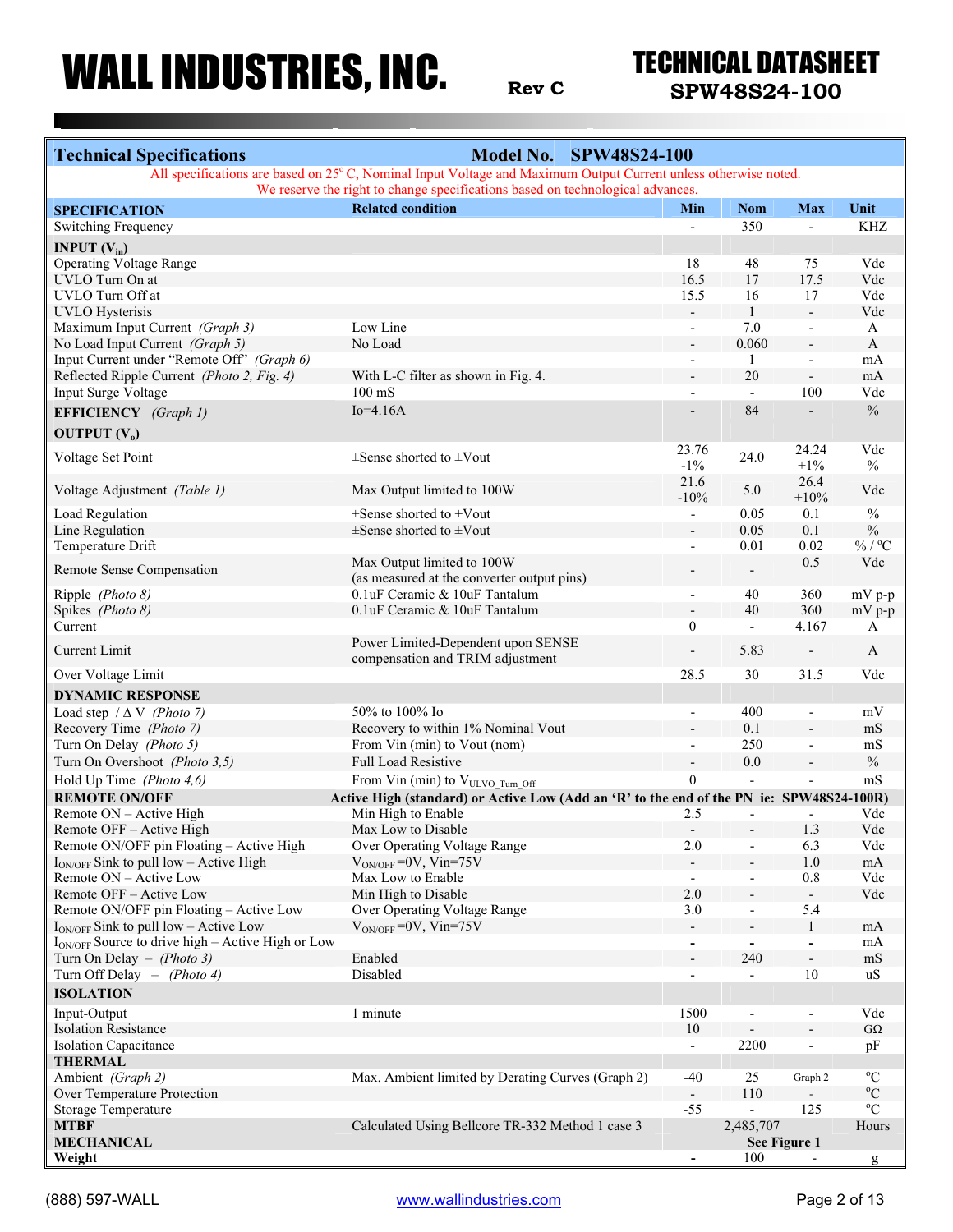### **Figure 1: Mechanical Dimensions**

Unit: inches



Tolerance: X.XX ±0.020 X.XXX±0.010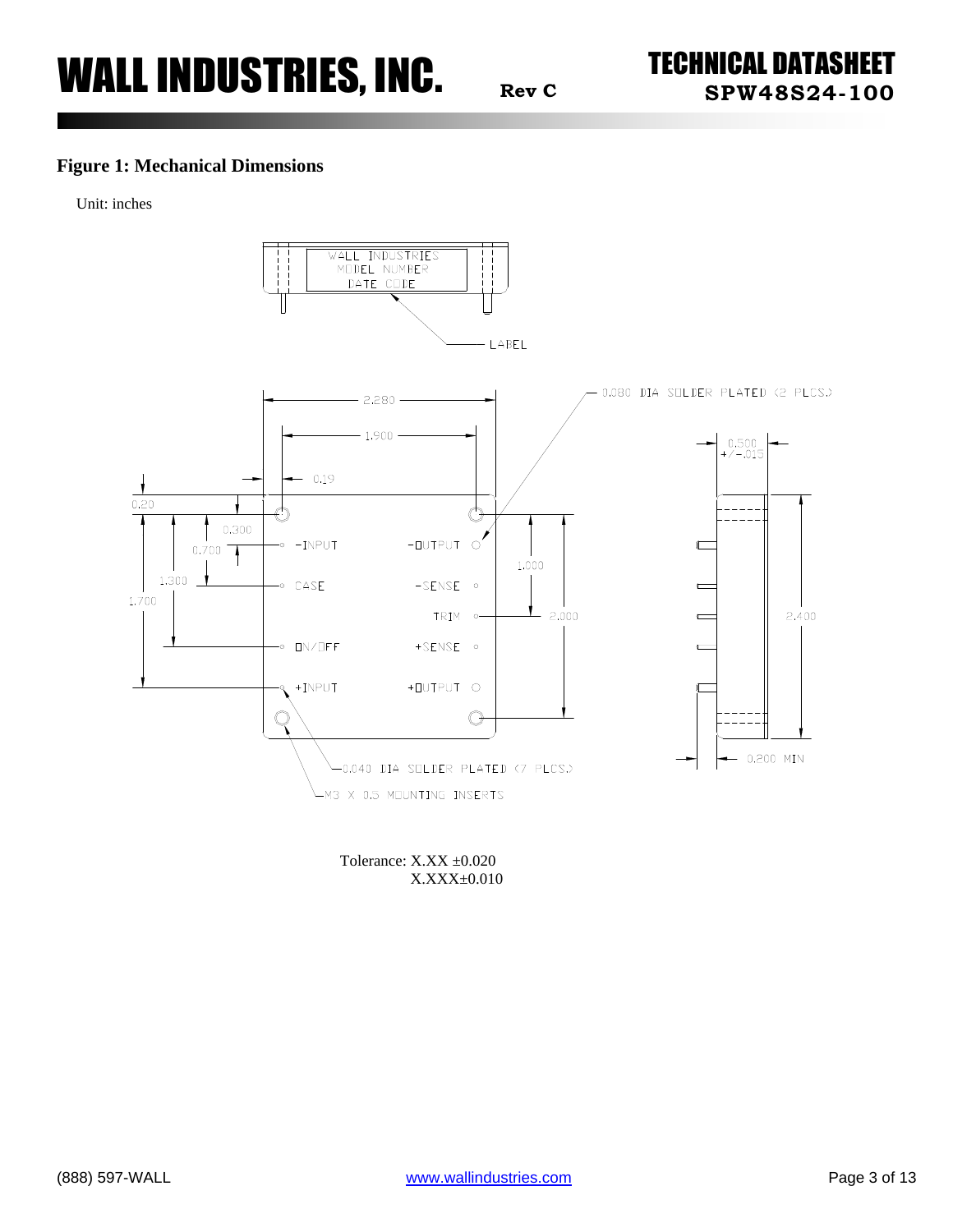**Rev C SPW48S24-100**

### **DESIGN CONSIDERATIONS**

### **Under Voltage Lock Out (UVLO)**

The converter output is disabled until the input voltage exceeds the UVLO turn-on limit. The converter will remain ON until the input voltage falls below the UVLO turn-off limit.

#### **Over Current Protection**

The converter is internally protected from short circuit and over current conditions. During these fault conditions, the converter output will 'hiccup'. The converter output will recover once the short or over current fault is removed.

#### **Over Temperature Protection**

The converter is protected from over temperature conditions. Upon exceeding this temperature, the converter will shut down. The converter will automatically recover once the over temperature condition is removed.

### **Input Filter**

No additional input capacitor is needed for the power supply to operate. However, to reduce the input ripple voltage and current beyond what is seen in Photo 1, additional capacitance may be added across the input (see Photo 2). No inductor should be placed between the capacitor and the input to the converter without a termination capacitor ("Cin" Fig. 4).

### **Output Filter**

No additional output capacitor is needed for the power supply to operate. However, to reduce the ripple and noise on the output, additional capacitance may be added. Usually, a 0.1uF X7R capacitor works best for reducing H.F.spike noise. Also, capacitance in the form of a tantalum or aluminum electrolytic capacitor may also be placed across the output in order reduce base ripple, and improve the transient peak-to-peak voltage deviation.

#### **Remote Sense**

To improve the regulation at the load, route the connections from the -Sense and the +Sense pins to the –Vout and +Vout connections AT the load. This will force the converter to regulate the voltage at the load and not at the pins of the converter (refer to Graph 9). If it is not desired to use the Remotes Sense feature, the –Sense and +Sense pins should be shorted to the -Vout and +Vout pins respectively. Shorting the Sense pins to the Vout pins will reduce the voltage drops through the converter pins.

#### **Fusing**

It is required that the input to the converter be supplied with a maximum 10 A, 250 V rated fuse.

#### **Safety**

The SPW series is CE marked and certified by the following: UL1950 ,CUL950, TUV60950 FILE 155800. The isolation provided by the SPW series is a Basic insulation in accordance with EN60950. SELV output reliability is maintained only if the input to the SPW converter is a SELV source.

#### **Remote ON/OFF**

The converter has the ability to be remotely turned ON or OFF. The SPW series may be ordered Active-High standard) or Active-Low (place the suffix 'R' at the end of the part number). Active-High means that a logic high or open at the ENABLE pin will turn ON the supply. With Active-High, if the ENABLE pin is left floating, the supply will be enabled. Active-Low means that a logic low at the ENABLE pin will turn ON the supply. With Active-Low, if the ENABLE pin is left floating, the supply will be disabled. If remote On/Off is not used on an Active-Low supply, short the Enable pin to –Vin.

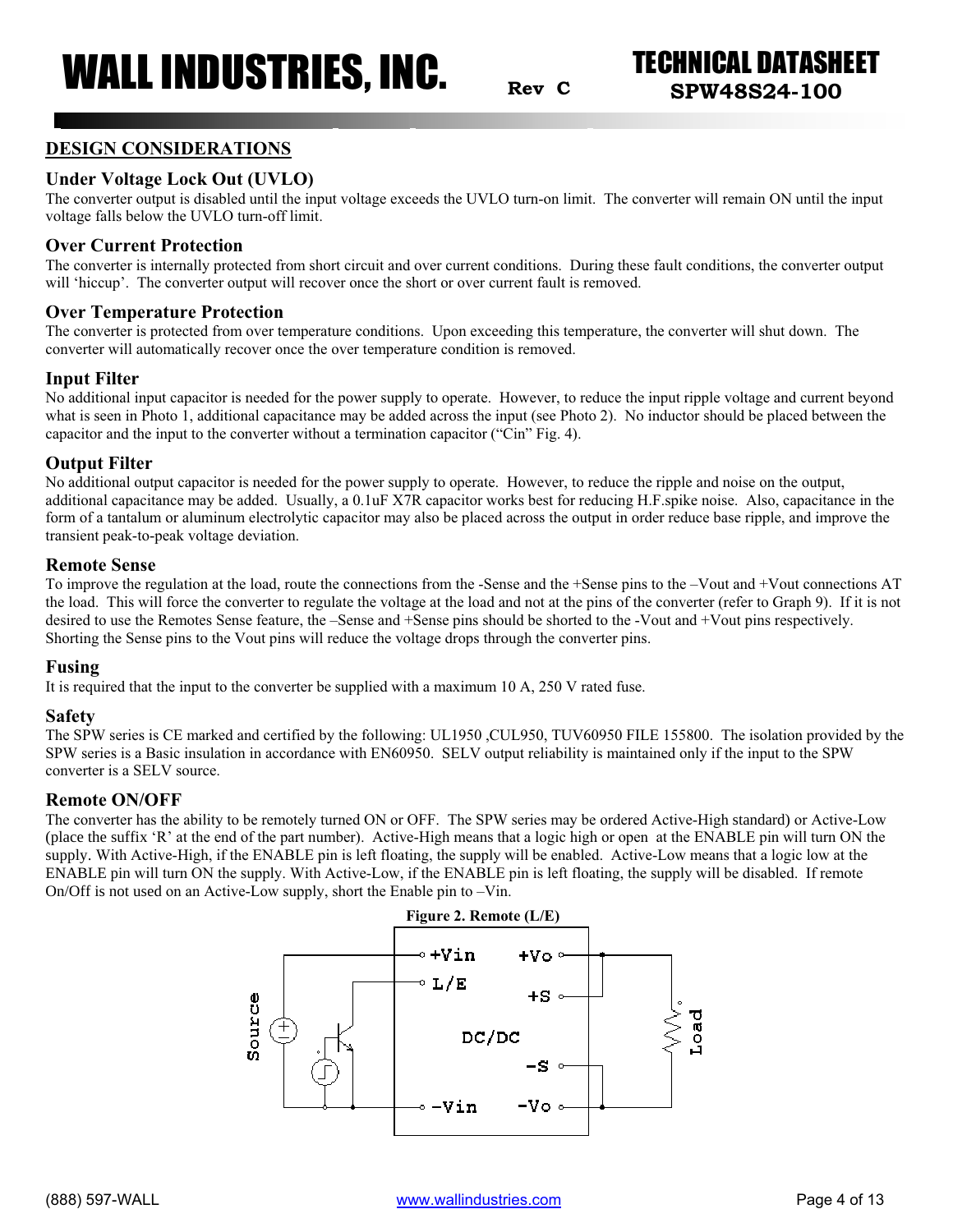### **Output Voltage Trim**

The following information is provided to allow quick calculation of the trim resistor value for a desired output voltage. The general procedure for calculating a trim resistor is as follows:

- 1. Determine the desired output voltage (Vo)
- 2. Select Equation. (Trim Low/Trim High)
- 3. Use the data in Table 1 to complete the equation.
- 4. Evaluate.

In order to trim low use Equation 1 and Table 1 to calculate resistor RTL for the desired output voltage.

#### **Equation 1: Trim Low**

$$
RT_{L} = \left[ \frac{V_{o} - V_{REF}}{(V_{REF}/R_{L}) - (\frac{1}{N_{H}} \cdot (V_{o} - V_{REF}))} \right] - R_{LIM}
$$

*Vo - Desired output voltage. All resistor values in K ohms.*





In order to trim high use Equation 2 and Table 1 to calculate resistor RTH for the desired output voltage.

**Equation 2: Trim High** 

$$
RT_{H} = \left[ \frac{V_{REF}}{\left(\frac{V_{o} - V_{REF}}{R_{H}}\right) - \left(\frac{V_{REF}}{R_{L}}\right)} \right] - R_{LIM}
$$

*Vo - Desired output voltage. All resistor values in K ohms.*



**Schematic 2: Trim High** 

| <b>MODEL</b>     | $R_{\rm H}$ | $R_{LIM}$ | $R_{L}$  | $\mathbf{V}_{\text{REF}}$ |
|------------------|-------------|-----------|----------|---------------------------|
| (Output Voltage) | (K OHMS)    | (K OHMS)  | (K OHMS) | (VOLTS)                   |
| 3.3V             | 0.750       | 0.499     | 2.32     | 2.495                     |
| 5.0V             | 2.49        | 10.0      | 2.49     | 2.495                     |
| 8.0V             | 5.49        | 10.0      | 2.49     | 2.495                     |
| 9.0V             | 6.49        | 10.0      | 2.49     | 2.495                     |
| 12.0V            | 9.53        | 13.7      | 2.49     | 2.495                     |
| 15.0V            | 12.4        | 13.7      | 2.49     | 2.495                     |
| 24.0V            | 21.5        | 15.4      | 2.49     | 2.495                     |
| 26.0V            | 17.6        | 15.4      | 1.87     | 2.495                     |
| 32.0V            | 23.7        | 12.7      | 2.00     | 2.495                     |

**Table 1 : Trim Low/High Data Table.** 

Note: Output trim  $+/- 10\%$  max.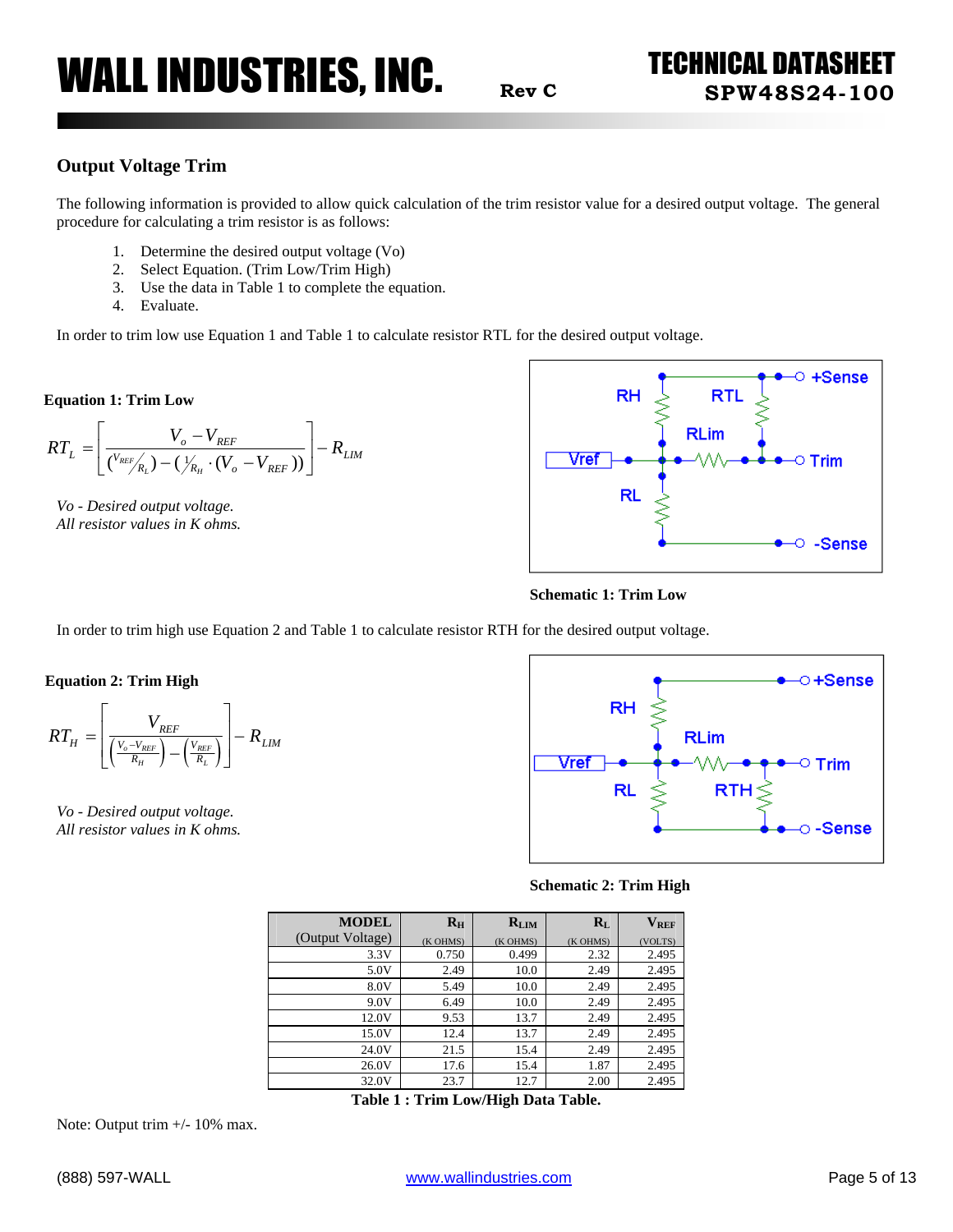**Rev <sup>C</sup> SPW48S24-100**

Note: Output trim  $+/- 10\%$  max.



**Graph 1:** SPW48S24-100 Efficiency vs. Output Current





**Note:** When trimming the output high, I<sub>o</sub> vs. Ambient is derated by power. ie: from Graph 2, find the maximum current at the desired ambient and airflow, and multiply this current by the nominal voltage (24V) to get the maximum power. Divide this power by the desired trimmed high voltage to get the maximum current at that ambient. When trimming low, the maximum current stays the same as shown in graph 2.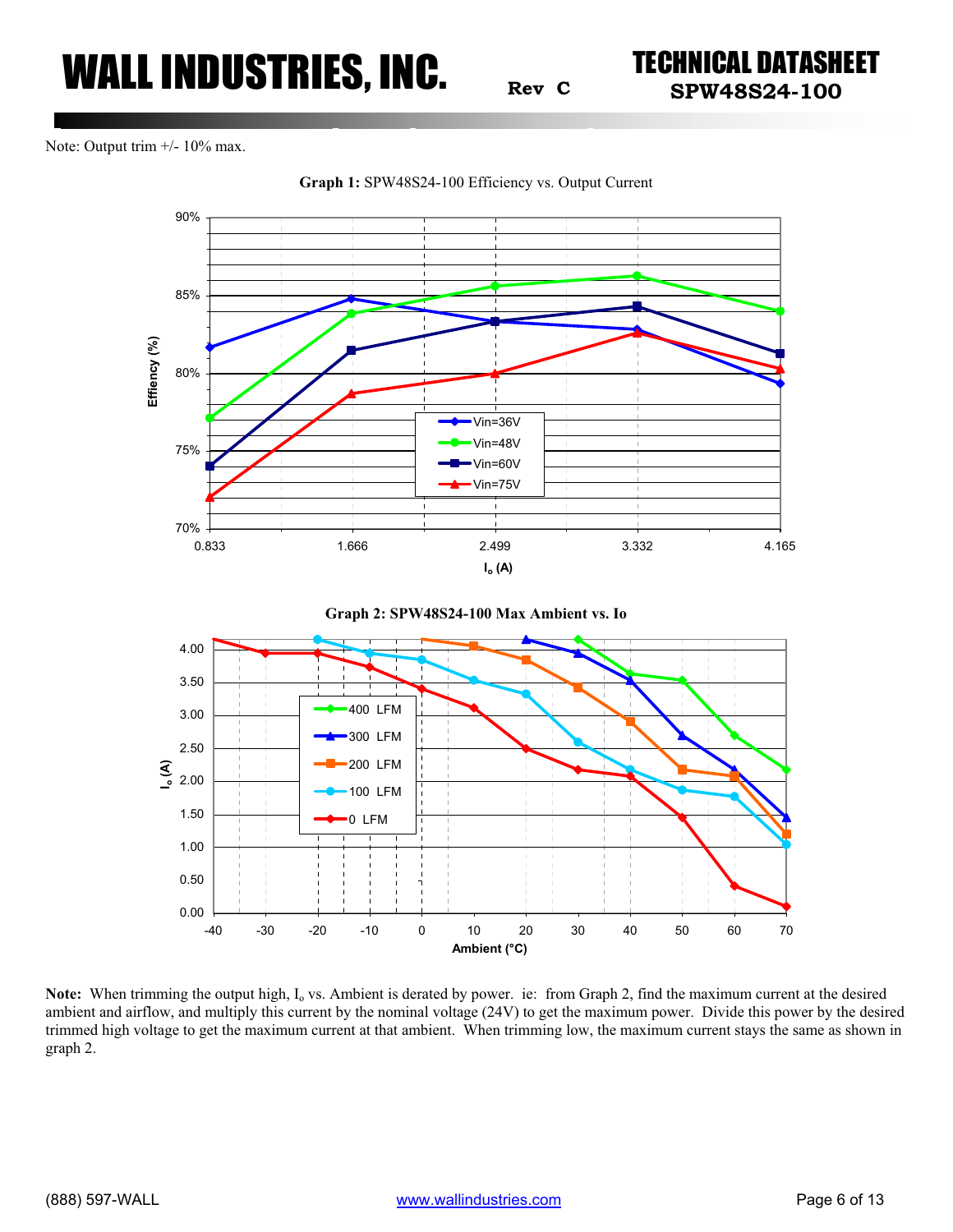**Rev <sup>C</sup> SPW48S24-100**



**Graph 5:** SPW48S14-100 No Load Input Current and Power Dissipation vs. Input Voltage



**Note:** Voltage measurements taken where the output pins are soldered into test board.



**Graph 3:** SPW48S24-100 Input Current vs. Input Voltage **Graph 4:** SPW48S24-100 Power Dissipation vs. Input Voltage

**Graph 6:** SPW48S24-100 "Remote Off" Input Current and Power Dissipation vs. Input Voltage

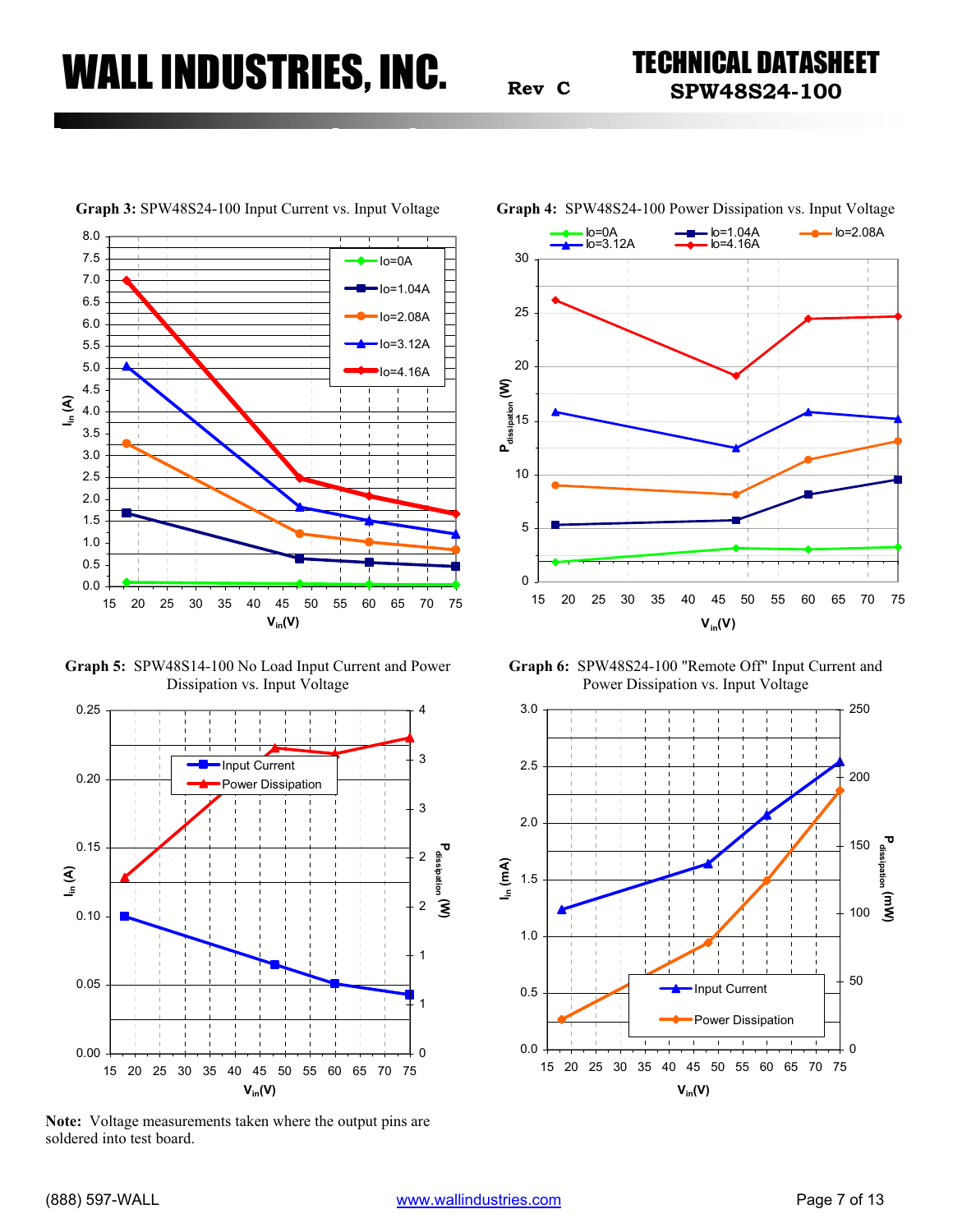**Rev <sup>C</sup> SPW48S24-100**



**Photo 1:** Input Ripple Voltage(1) and Current-500mA/Div.(2). Vin= $48V$ , Iout =  $4.16A$ 



Photo 3: Remote Turn ON (Chan 1=Enable, Chan 2=Vout) Vin=48V, Iout =  $4.16A$ 



**Photo 2:** Input Ripple Voltage(1) and Current-20mA/Div. (2).  $Vir=48V$ , Iout = 4.16A With an L-C filter across the Input (Fig. 4)



Photo 4: Remote Turn OFF (Chan 1=Enable, Chan 2=Vout) Vin= $48V$ , Iout =  $4.16A$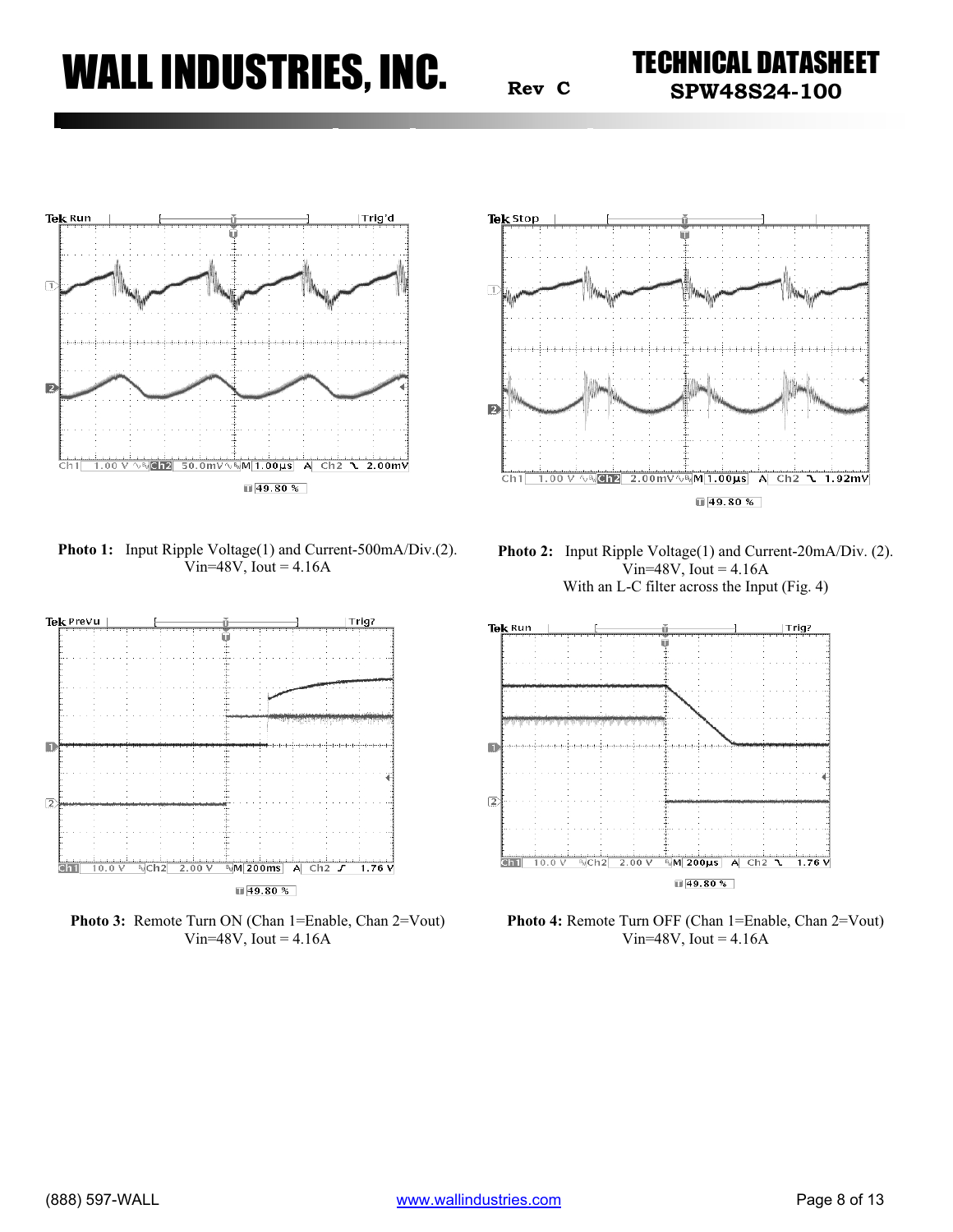**Rev <sup>C</sup> SPW48S24-100**



Cout=0.1uF Ceramic + 10uF Tantalum



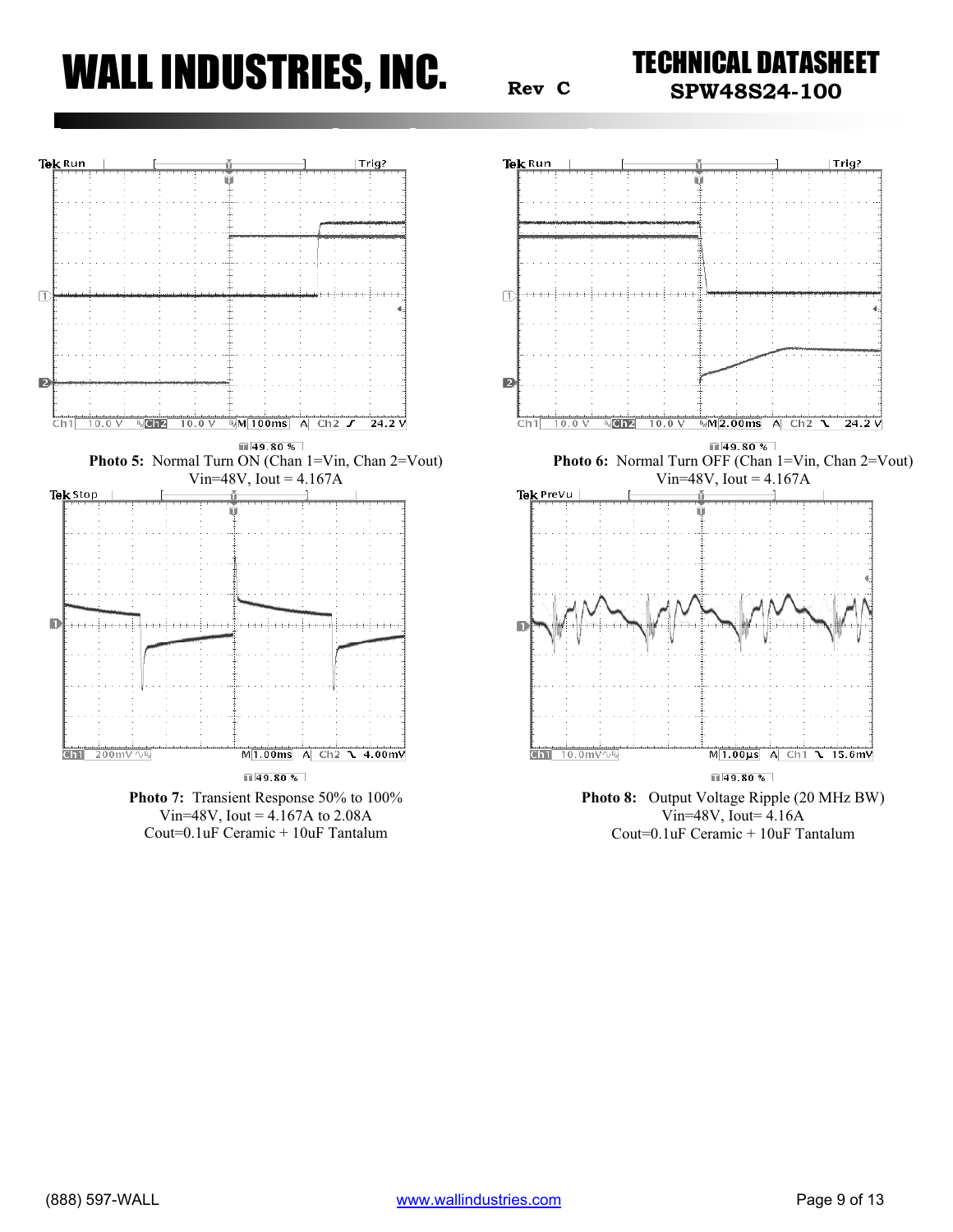**Rev <sup>C</sup> SPW48S24-100**

### **TEST SETUP:**

The SPW48S24-100 specifications are tested with the following configurations:

### **Regulation and Efficiency Setup**

To ensure that accurate measurement are taken, the voltage measurements are taken directly at the terminals of the module. This minimizes errors due to contact and trace lengths between the load and the output of the supply. The following diagram is of the test setup.





### **Output Ripple Voltage Setup**

The module is tested with a 0.1uF ceramic capacitor in parallel with a 10uF tantalum capacitor across the output terminals. Unless otherwise specified, bandwidth is limited to 20MHZ.

### **Figure 3: Ripple Voltage Probe Setup**

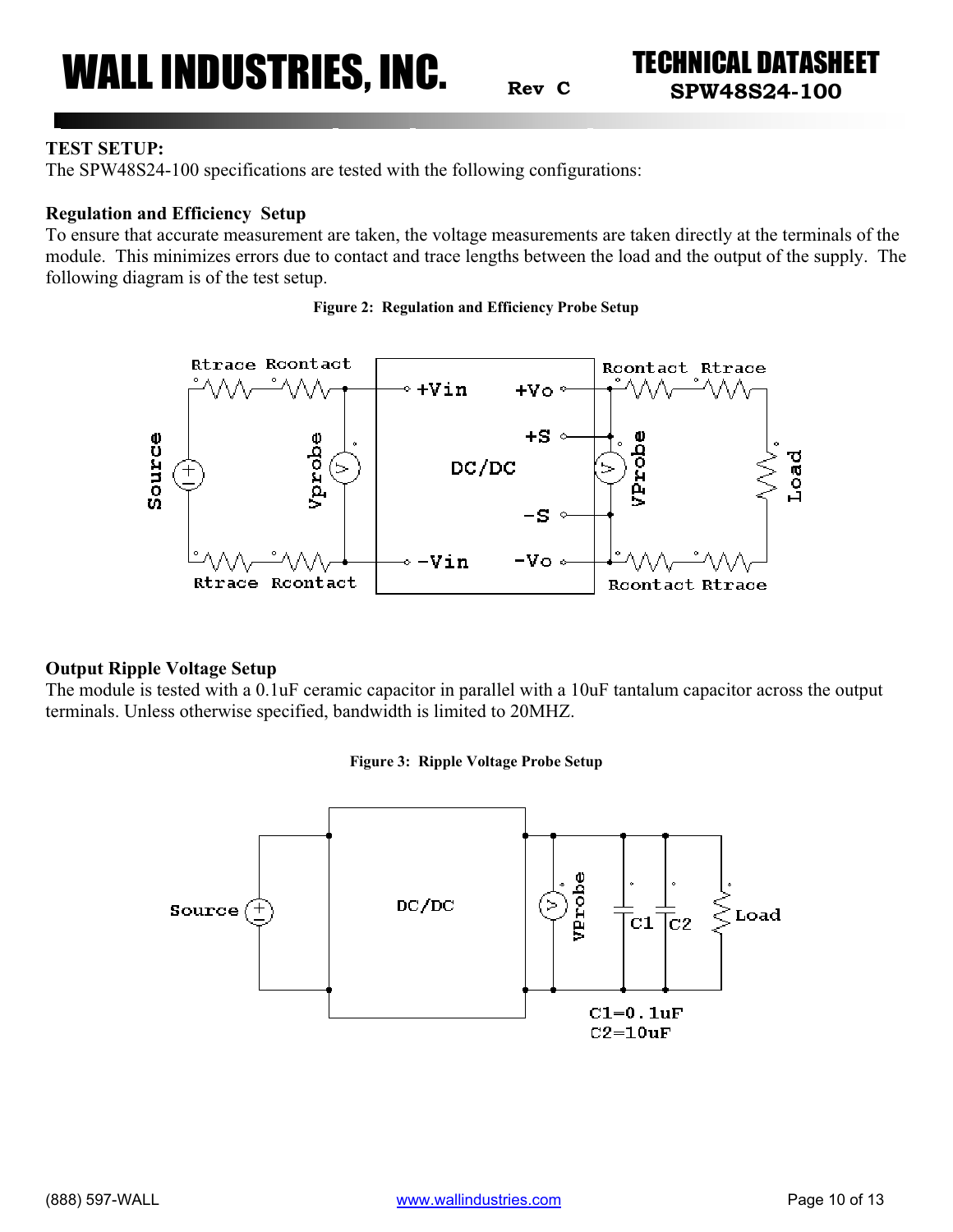**Rev <sup>C</sup> SPW48S24-100**

### **Input Reflected Ripple Current and Input Ripple Voltage Setup**

The module is tested for input reflected ripple current (Irrc). The input ripple voltage is also measured at the pins with and without an additional 33uF electrolytic capacitor. To reduce either the input ripple current or voltage additional capacitors and/or an inductor may be added to the input of the converter.

#### **Figure 4: Ripple Current Setup**



#### **Converter Thermal Consideration**

The converter is designed to operate without convective cooling if the de-rating curves are followed. The converter can operate at higher temperatures and higher output currents if airflow and or a heatsink is applied. Airflow should be aligned lengthwise to the converter's heatsink fins for optimum heat transfer. See Graph 2 for de-rating curves or contact factory for additional thermal information.

#### **Figure 5: Airflow Orientation**

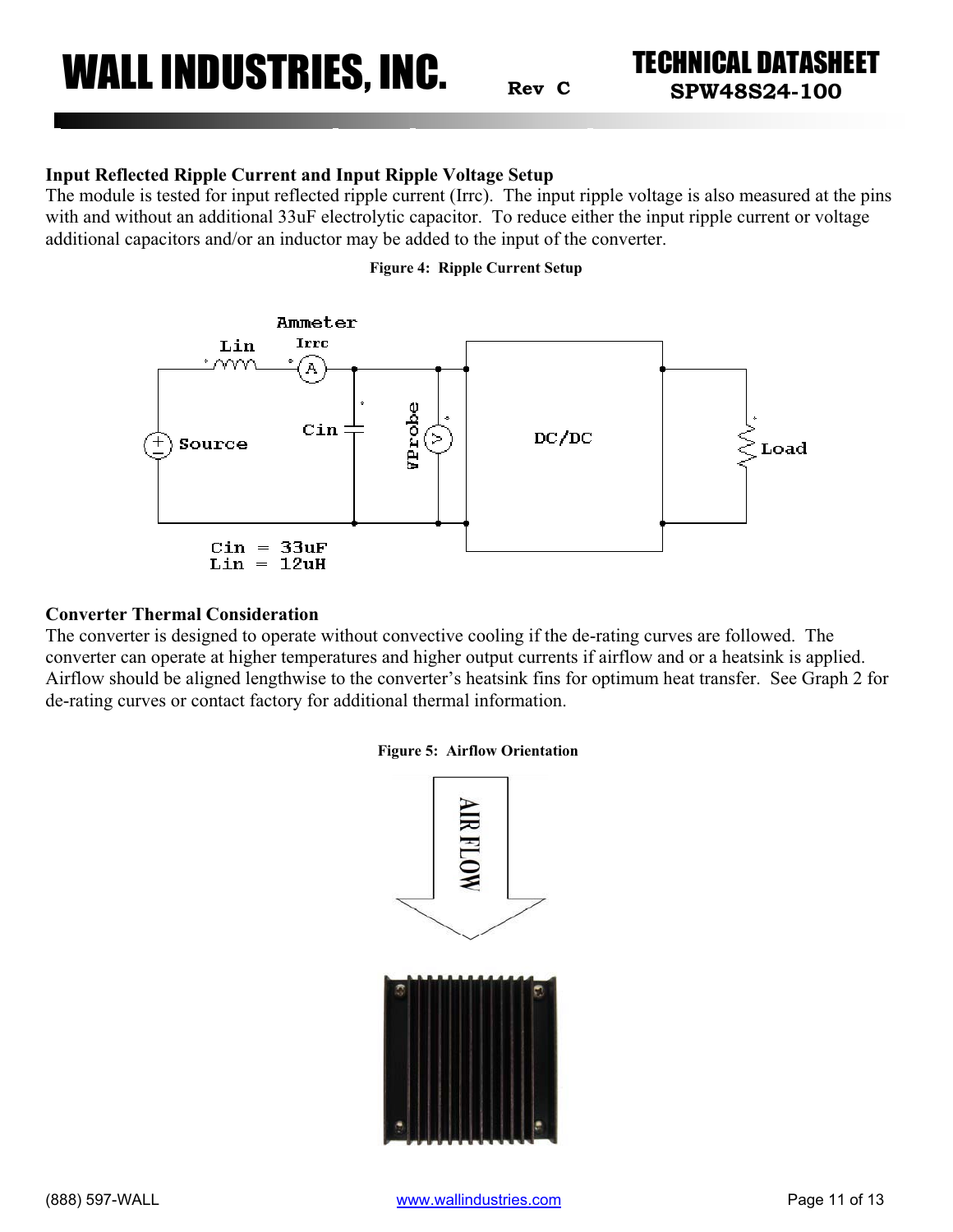**Rev <sup>C</sup> SPW48S24-100**

### **Paralleling Converters**

The SPW series converters may be paralleled both for redundancy and for higher output current. However, in order to do this, a high-current, low  $V_f$ , Schottky diode must be placed at the +Vo pin of each supply as shown in Figure 6. To improve sharing, tie the two TRIM pins together. The converters may be trimmed by adding a resistor value from Table 2 from each TRIM pin to **±**RS pin, or alternatively, a single resistor of half the value of Table 2 from the common TRIM pins to the common **±**RS pins.